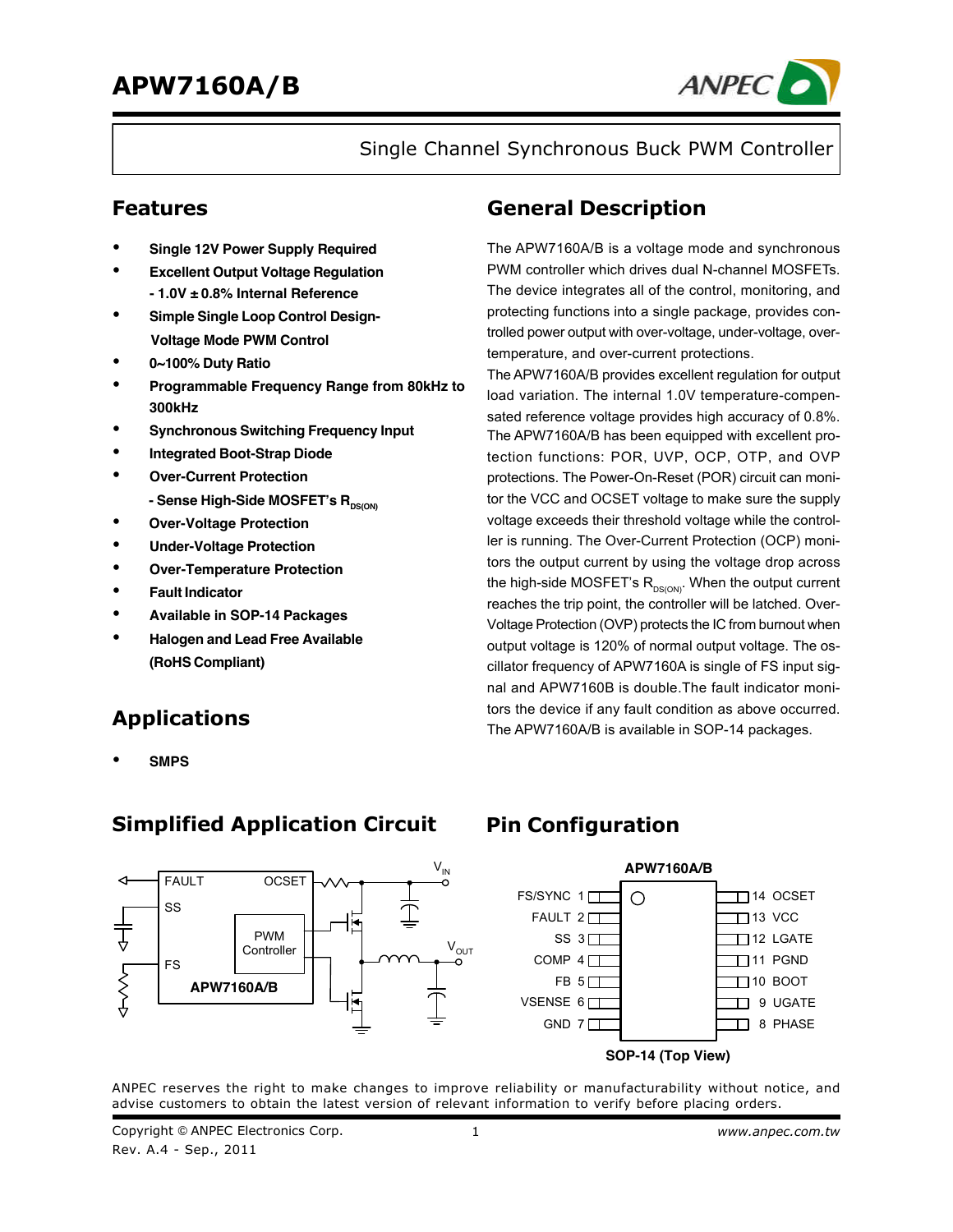

## **Ordering and Marking Information**



Note: ANPEC lead-free products contain molding compounds/die attach materials and 100% matte tin plate termination finish; which are fully compliant with RoHS. ANPEC lead-free products meet or exceed the lead-free requirements of IPC/JEDEC J**-**STD-020D for MSL classification at lead-free peak reflow temperature. ANPEC defines "Green" to mean lead-free (RoHS compliant) and halogen free (Br or Cl does not exceed 900ppm by weight in homogeneous material and total of Br and Cl does not exceed 1500ppm by weight).

| Symbol                       | <b>Parameter</b>                               | Rating             | <b>Unit</b>                       |              |
|------------------------------|------------------------------------------------|--------------------|-----------------------------------|--------------|
| $V_{\text{VCC}}$             | Input Bias Supply Voltage (VCC to GND)         |                    | $-0.3 \sim 20$                    | V            |
|                              | <b>BOOT to PHASE Voltage</b>                   |                    | $-0.3 \sim 20$                    | $\vee$       |
|                              | <400ns pulse width<br><b>UGATE to PHASE</b>    |                    | $-5 \sim V_{\text{BOOT}} + 5$     | $\vee$       |
|                              |                                                | >400ns pulse width | $-0.3 \sim V_{\text{BOOT}} + 0.3$ | V            |
|                              |                                                | <400ns pulse width | $-5 \sim V_{VCC} + 0.3$           | $\vee$       |
|                              | <b>LGATE to PGND Voltage</b>                   | >400ns pulse width | $-0.3 - V_{VCC} + 0.3$            | V            |
|                              |                                                | <400ns pulse width | $-10 \sim 32$                     | $\vee$       |
|                              | PHASE to PGND Voltage                          | >400ns pulse width | $-0.3 - 20$                       | $\vee$       |
|                              | OCSET, FS                                      |                    | $-0.3 \sim 20$                    | V            |
|                              | SS, COMP, FAULT, FB, VSENSE to GND Voltage     |                    | $-0.3 \sim 7$                     | V            |
|                              | PGND to GND Voltage                            |                    | $-0.3 - 0.3$                      | $\vee$       |
| $P_D$                        | Power Dissipation                              |                    | Internally Limited                | W            |
|                              | Maximum Junction Temperature                   |                    | 150                               | °C           |
| $\mathsf{T}_{\text{STG}}$    | Storage Temperature                            | $-65 \sim 150$     | $^{\circ}$ C                      |              |
| ${\mathsf T}_{\textsf{SDR}}$ | Maximum Lead Soldering Temperature, 10 Seconds |                    | 260                               | $^{\circ}$ C |

### **Absolute Maximum Ratings** (Note 1)

Note 1: Absolute Maximum Ratings are those values beyond which the life of a device may be impaired. Exposure to absolute maximum rating conditions for extended periods may affect device reliability.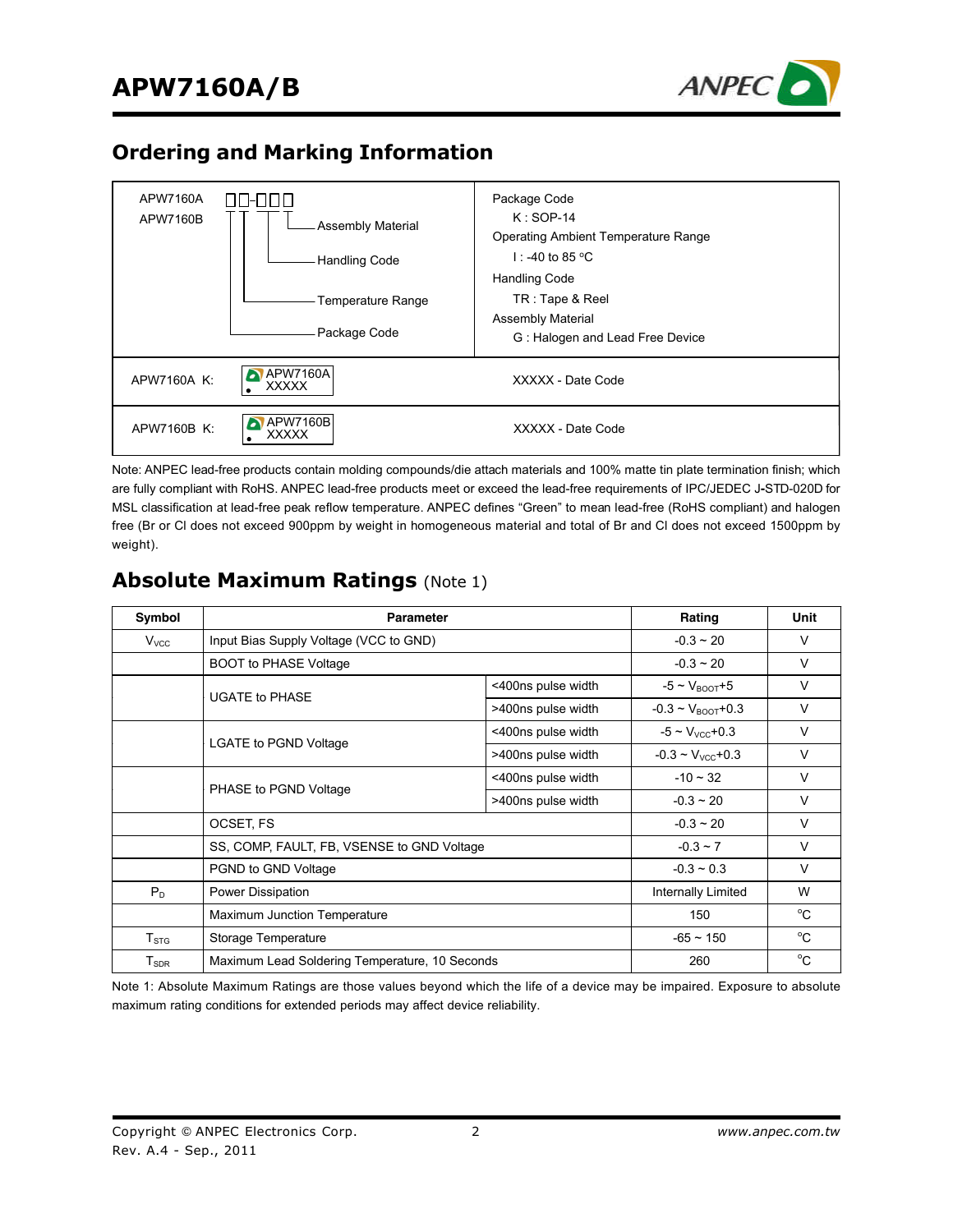

## **Thermal Characteristics**

| <b>Symbol</b> | Parameter                                                            | <b>Typical Value</b> | Unit |
|---------------|----------------------------------------------------------------------|----------------------|------|
| $\theta_{JA}$ | Junction-to-Ambient Resistance in Free Air (Note 2)<br><b>SOP-14</b> | 160                  | °C/W |

Note 2:  $\theta_{JA}$  is measured with the component mounted on a high effective thermal conductivity test board in free air.

## **Recommended Operating Conditions** (Note 3)

| Symbol           | Parameter                              | Range          | Unit |
|------------------|----------------------------------------|----------------|------|
| $V_{VCC}$        | Input Bias Supply Voltage (VCC to GND) | $10.8 - 13.2$  |      |
| $V_{\text{IN}}$  | Converter Input Voltage                | $7 \sim 13.2$  |      |
| $I_{\text{OUT}}$ | <b>Converter Output Current</b>        | $0 \sim 30$    | A    |
| $T_A$            | <b>Ambient Temperature</b>             | $-40 \sim 85$  | °C   |
| т.               | Junction Temperature                   | $-40 \sim 125$ | °C   |

Note 3 : Refer to the typical application circuit.

## **Electrical Characteristics**

These specifications apply over V<sub>IN</sub>=12V, V<sub>OUT</sub>= 3.3V and T<sub>A</sub>= 25 °C unless otherwise specified.

| Symbol            | Parameter                                           | <b>Test Conditions</b>                  | <b>APW7160A/B</b>        |                          |                          | Unit          |
|-------------------|-----------------------------------------------------|-----------------------------------------|--------------------------|--------------------------|--------------------------|---------------|
|                   |                                                     |                                         | Min.                     | Typ.                     | Max.                     |               |
|                   | <b>SUPPLY CURRENT</b>                               |                                         |                          |                          |                          |               |
|                   | VCC Supply Current (Shutdown mode)                  |                                         | L.                       | $\overline{2}$           | 4                        | mA            |
| $I_{VCC}$         | <b>VCC Supply Current</b>                           | UGATE1/UGATE2 and<br>LGATE1/LGATE2 open | $\overline{\phantom{a}}$ | 5                        | 12                       | mA            |
|                   | POWER-ON-RESET (POR) AND LOCKOUT VOLTAGE THRESHOLDS |                                         |                          |                          |                          |               |
|                   | Rising VCC Threshold                                |                                         | 9                        | 9.5                      | 10                       | $\vee$        |
|                   | Falling VCC Threshold                               |                                         | 7.5                      | 8                        | 8.5                      | $\vee$        |
|                   | Rising V <sub>OCSET</sub> Threshold                 |                                         | $\overline{\phantom{a}}$ | 5.5                      |                          | $\vee$        |
|                   | Falling V <sub>OCSET</sub> Threshold                |                                         | $\overline{\phantom{a}}$ | 4.5                      | $\overline{a}$           | $\vee$        |
| <b>OSCILLATOR</b> |                                                     |                                         |                          |                          |                          |               |
| Fosc              | <b>Free Running Frequency</b>                       | $FS = NC$                               | $\overline{\phantom{0}}$ | 80                       | $\overline{\phantom{0}}$ | kHz           |
|                   | Programmable Frequency Range                        | Connect Resistor form FS to GND         | 80                       | $\overline{\phantom{a}}$ | 300                      | kHz           |
|                   | FS Input PWM Frequency                              | <b>APW7160A</b><br><b>APW7160B</b>      | 80                       |                          | 300<br>150               | kHz<br>kHz    |
|                   | FS Input PWM High Threshold                         |                                         | 6                        | $\overline{a}$           | 14                       | $\vee$        |
|                   | FS Input PWM Low Threshold                          |                                         | $\Omega$                 | $\overline{\phantom{0}}$ | 1                        | $\vee$        |
|                   | <b>Total Frequency Accuracy</b>                     |                                         | $-10$                    | $\overline{\phantom{a}}$ | 10                       | $\frac{0}{0}$ |
| V <sub>osc</sub>  | Ramp Amplitude <sup>(Note 4)</sup>                  |                                         | $\overline{\phantom{a}}$ | 2.5                      | $\overline{a}$           | $\vee$        |
|                   | Duty Cycle                                          |                                         | 0                        | $\overline{\phantom{a}}$ | 100                      | $\frac{0}{0}$ |
|                   | <b>REFERENCE VOLTAGE</b>                            |                                         |                          |                          |                          |               |
| $V_{RFF}$         | Reference Voltage                                   |                                         | 0.992                    | 1.0                      | 1.008                    | $\vee$        |
|                   | FB Input Current                                    | $V_{FB} = 1.0 V$                        | $\overline{\phantom{a}}$ |                          | 0.1                      | μA            |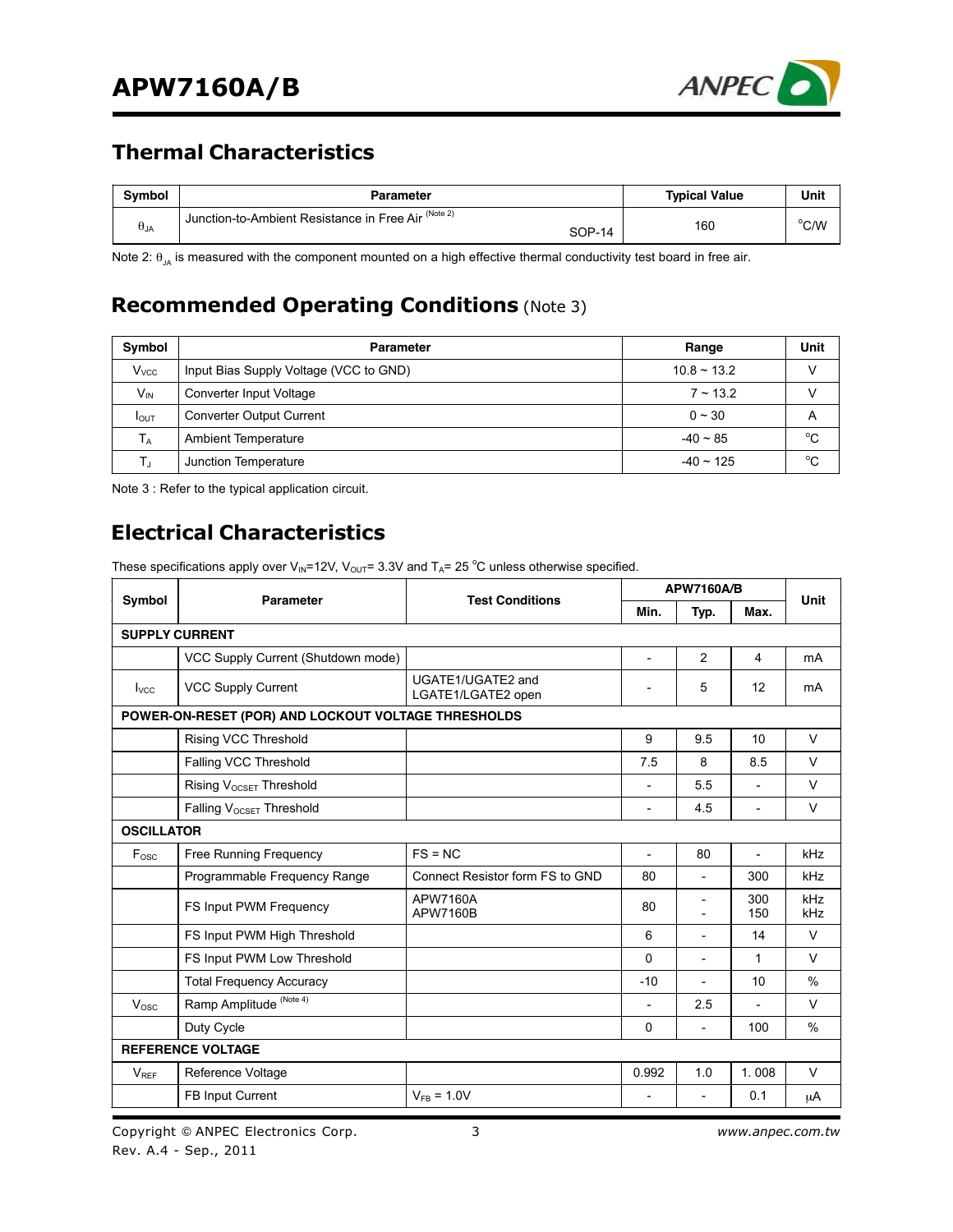

## **Electrical Characteristics (Cont.)**

These specifications apply over V<sub>IN</sub>=12V, V<sub>OUT</sub>= 3.3V and T<sub>A</sub>= 25°C unless otherwise specified.

|                         | <b>Parameter</b>                                | <b>Test Conditions</b>                                              | <b>APW7160A/B</b>        | Unit                     |                          |             |
|-------------------------|-------------------------------------------------|---------------------------------------------------------------------|--------------------------|--------------------------|--------------------------|-------------|
| Symbol                  |                                                 |                                                                     | Min.                     | Typ.                     | Max.                     |             |
|                         | <b>PWM ERROR AMPLIFIERS</b>                     |                                                                     |                          |                          |                          |             |
|                         | Open Loop Gain (Note 4)                         | $R_L$ = 10k $\Omega$ , $C_L$ = 10pF                                 | $\overline{\phantom{a}}$ | 88                       | $\overline{\phantom{a}}$ | dВ          |
|                         | Open Loop Bandwidth (Note 4)                    | $R_L$ = 10k $\Omega$ , $C_L$ = 10pF                                 | $\overline{\phantom{a}}$ | 15                       |                          | <b>MHz</b>  |
|                         | Slew Rate (Note 4)                              | $R_L$ = 10k $\Omega$ , $C_L$ = 10pF                                 | $\overline{\phantom{a}}$ | 6                        | $\overline{\phantom{a}}$ | $V/ \mu s$  |
|                         | <b>BOOT-STRAP DIODE AND SOFT-START</b>          |                                                                     |                          |                          |                          |             |
| $V_F$                   | Diode Forward Voltage                           | $I_F = 10mA$                                                        | $\overline{\phantom{a}}$ | 1                        |                          | $\vee$      |
| $\mathsf{I}_\mathsf{R}$ | Reversed Leakage Current                        | $V_R = 25V$                                                         | $\overline{\phantom{a}}$ | 0.2                      | 0.5                      | μA          |
| $I_{SS}$                | Soft-Start Charge Current                       |                                                                     | 24                       | 30                       | 36                       | μA          |
| <b>GATE DRIVES</b>      |                                                 |                                                                     |                          |                          |                          |             |
| <b>I</b> UGATE          | Upper Gate Source Current                       | $V_{\text{BOOT}}$ = 12V, $V_{\text{UGATE}} - V_{\text{PHASE}}$ = 2V | $\blacksquare$           | 1.6                      | $\overline{\phantom{a}}$ | A           |
| <b>IUGATE</b>           | Upper Gate Sink Current                         | $V_{\text{BOOT}}$ = 12V, $V_{\text{UGATE}} - V_{\text{PHASE}}$ = 2V | $\overline{\phantom{a}}$ | 1.2                      |                          | A           |
| <b>LGATE</b>            | Lower Gate Source Current                       | $V_{VCC}$ = 12V, $V_{LGATE}$ = 2V                                   | $\overline{\phantom{0}}$ | 2                        | $\overline{\phantom{a}}$ | A           |
| $I_{LGATF}$             | Lower Gate Sink Current                         | $V_{VCC}$ = 12V, $V_{LGATE}$ = 2V                                   | $\overline{\phantom{a}}$ | 1.5                      | $\blacksquare$           | A           |
| $R_{\text{UGATE}}$      | Upper Gate Source Impedance                     | $V_{\text{BOOT}}$ = 12V, $I_{\text{UGATE}}$ = 0.1A                  | $\overline{\phantom{a}}$ | 3.4                      | $\overline{\phantom{a}}$ | Ω           |
| RUGATE                  | Upper Gate Sink Impedance                       | $V_{\text{BOOT}}$ = 12V, $I_{\text{UGATE}}$ = 0.1A                  | $\overline{\phantom{a}}$ | 1.5                      | $\blacksquare$           | Ω           |
| $R_{\text{LGATE}}$      | Lower Gate Source Impedance                     | $V_{CC12}$ = 12V, $I_{LSATE}$ = 0.1A                                | $\overline{\phantom{a}}$ | 2.3                      |                          | Ω           |
| $R_{\text{LGATE}}$      | Lower Gate Sink Impedance                       | $V_{CC12}$ = 12V, $I_{LGATE}$ = 0.1A                                | $\overline{\phantom{a}}$ | 1.12                     | $\overline{\phantom{a}}$ | Ω           |
| <b>PROTECTION</b>       |                                                 |                                                                     |                          |                          |                          |             |
| <b>I</b> OCSET          | <b>OCSET Current Source</b>                     |                                                                     | 183                      | 204                      | 225                      | μA          |
|                         | Over-Voltage on VSENSE                          |                                                                     | 115                      | 120                      | 125                      | $%V_{REF}$  |
|                         | Under-Voltage on VSENSE                         |                                                                     | 45                       | 50                       | 55                       | $%V_{REF}$  |
|                         | Over-Temperature Shutdown <sup>(Note 4)</sup>   |                                                                     | $\overline{\phantom{a}}$ | 150                      | $\blacksquare$           | $^{\circ}C$ |
|                         | Over-Temperature Hysteresis <sup>(Note 4)</sup> |                                                                     | $\overline{\phantom{a}}$ | 40                       |                          | $^{\circ}C$ |
|                         | <b>FAULT Pin High Voltage</b>                   | Source 5mA                                                          | 4                        | $\overline{\phantom{a}}$ |                          | $\vee$      |
|                         | <b>FAULT Pin Low Voltage</b>                    | Sink 5mA                                                            | $\overline{\phantom{a}}$ | $\overline{\phantom{a}}$ | 0.6                      | V           |

Note 4: Guarantee by design, not production test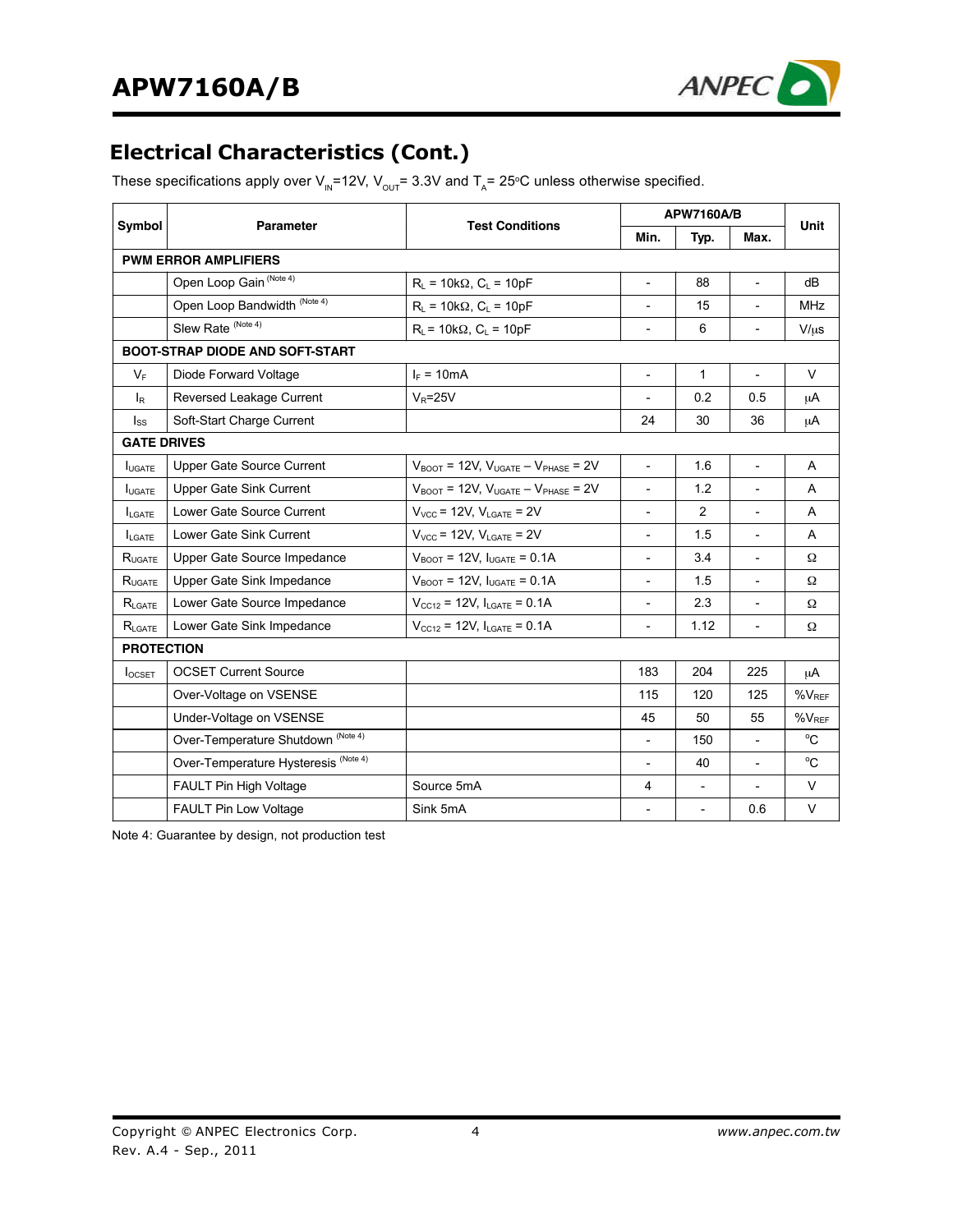

**UGATE Sink Current vs.**

### **Typical Operating Characteristics**



**FS Resistance**

FS Resistance (kΩ)

0 250 500 750 1000 1250 15001750 2000

LGATE Voltage (V)

0 2 4 6 8 10 12



0

Switching Frequency (kHz) witching Frequency (kHz)

50

100

150

200

250

300

350

5 *www.anpec.com.tw*

Input Voltage (V)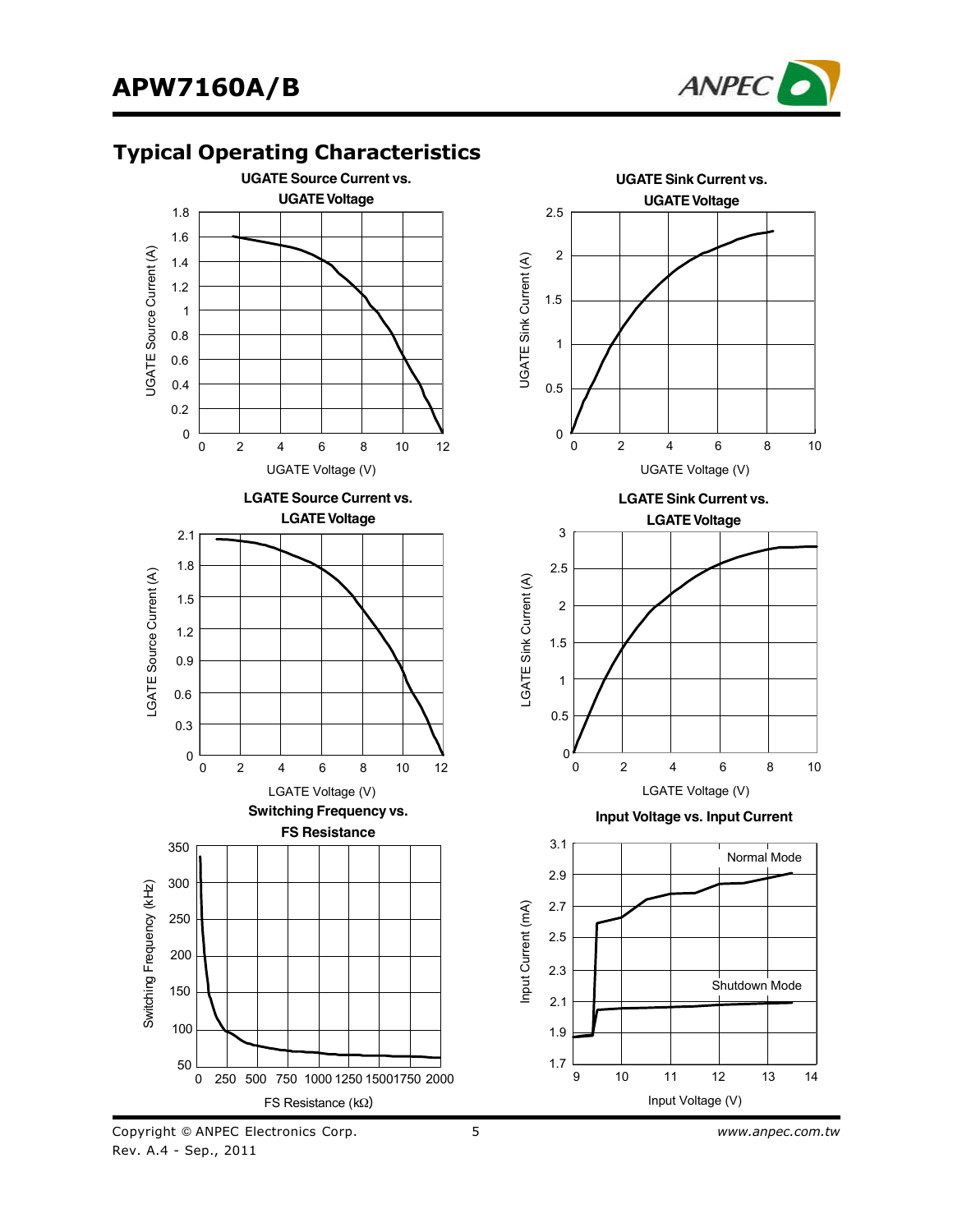

### **Operating Waveforms**

Refer to the typical application circuit. The test condition is  $V_{\text{IN}}=12V$ , T<sub>A</sub>= 25°C unless otherwise specified.



#### **Over Voltage Protection**

#### **Under Voltage Protection (1)**



**Under Voltage Protection (2)**



#### **Over Current Protection**

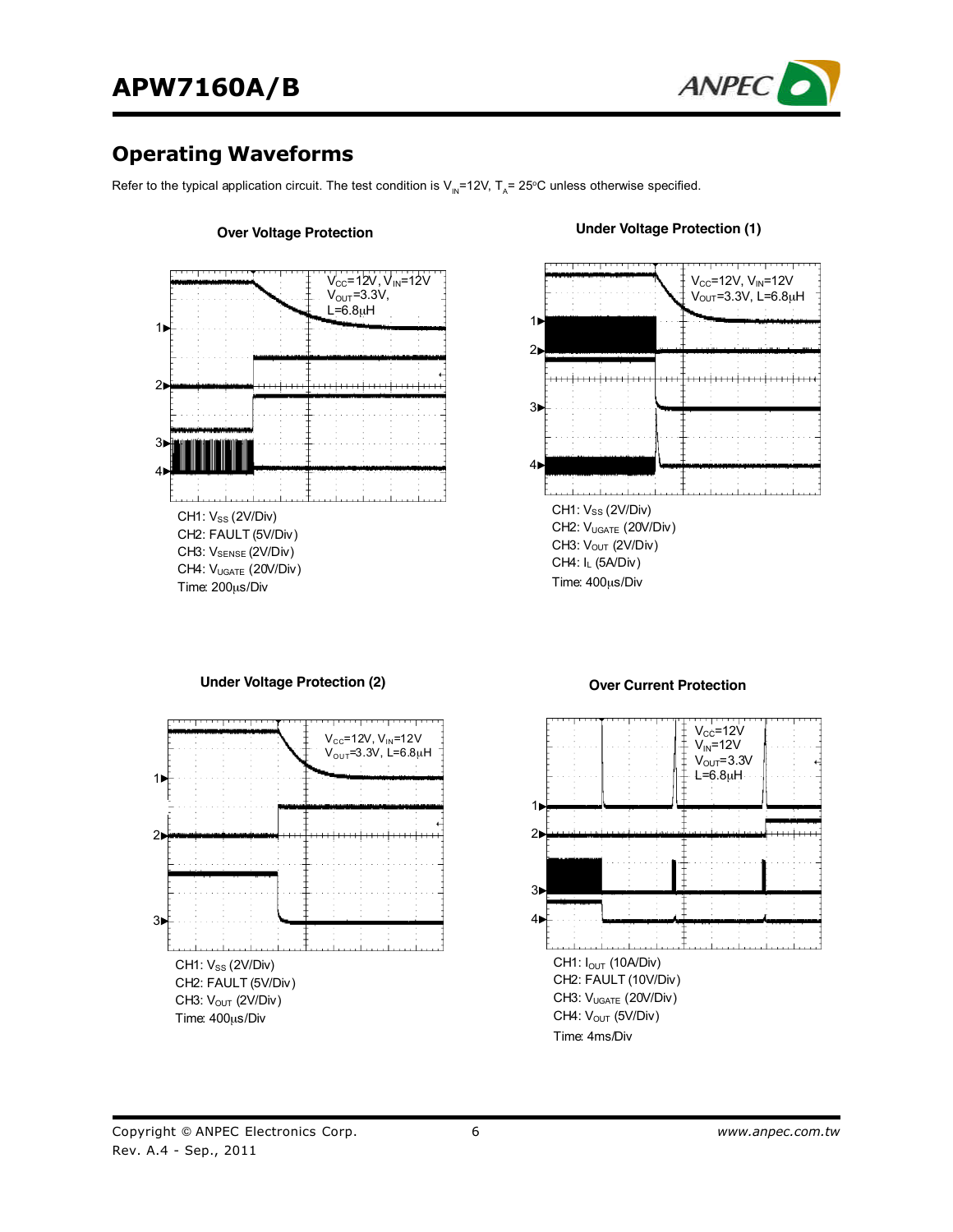

# **Pin Description**

| <b>PIN</b>     |                | <b>FUNCTION</b>                                                                                                                                                                                                                                                                                                                                                                                                                             |  |  |
|----------------|----------------|---------------------------------------------------------------------------------------------------------------------------------------------------------------------------------------------------------------------------------------------------------------------------------------------------------------------------------------------------------------------------------------------------------------------------------------------|--|--|
| NO.            | <b>NAME</b>    |                                                                                                                                                                                                                                                                                                                                                                                                                                             |  |  |
| 1              | <b>FS/SYNC</b> | Frequency Setting and Synchronous Signal Input Pin. This pin is dual function input pin. Connect a<br>resistor from FS to GND, setting the oscillating frequency of APW7160A/B. When a PWM signal input<br>from this pin, the device is synchronously and operate with the input frequency. Refer to "Function"<br>Descriptions" for detail.                                                                                                |  |  |
| 2              | <b>FAULT</b>   | Fault Indicator Output Pin. The APW7160A/B integrates extensive protection to fault conditions. Refer<br>to "Function Description" for the detail. When any of these fault conditions was detected, this pin was<br>pulled high to 5V (typical).                                                                                                                                                                                            |  |  |
| 3              | SS             | Soft-Start Duration Input Pin. Connect a capacitor to the GND and a 30µA current source charges this<br>capacitor to set the soft-start time. The pin also integrates EN/Shutdown function. Pulling SS below<br>0.7V shuts down the device.                                                                                                                                                                                                 |  |  |
| 4              | <b>COMP</b>    | Error Amplifier Output Pin. It is used to compensate the regulation control loop. Refer to the section<br>"Application Information" for details.                                                                                                                                                                                                                                                                                            |  |  |
| 5              | FB             | Feedback Input Pin. The Buck converter senses feedback voltage via FB and regulates the FB voltage<br>at 1.0V. Connecting FB with a resistor-divider from the output sets the output voltage of the Buck<br>converter.                                                                                                                                                                                                                      |  |  |
| 6              | <b>VSENSE</b>  | Output Voltage Sense Pin. It is used to sense the output voltage. The VSENSE pin is the input of<br>over-voltage and under-voltage comparator. When the voltage on VSENSE, V <sub>VSENSE</sub> , exceed OVP<br>threshold that is 120% of V <sub>REF</sub> , the APW7160A/B turn off high-side and low-side MOSFETs. Connect a<br>resistor diver from output to GND to set the OVP and UVP thresholds. VSENSE should not be left<br>floating |  |  |
| $\overline{7}$ | <b>GND</b>     | Signal Ground. Connecting this pin to PGND.                                                                                                                                                                                                                                                                                                                                                                                                 |  |  |
| 8              | <b>PHASE</b>   | This pin is the return path for the high-side gate driver. Connect this pin to the high-side MOSFET<br>source and connect a capacitor to BOOT for the bootstrap voltage. This pin is also used to monitor the<br>voltage drop across the MOSFET for over-current protection.                                                                                                                                                                |  |  |
| 9              | <b>UGATE</b>   | Low-side Gate Driver Output. This pin is the gate driver for low-side MOSFET.                                                                                                                                                                                                                                                                                                                                                               |  |  |
| 10             | <b>BOOT</b>    | This pin provides the bootstrap voltage to the high-side gate driver for driving the N-channel MOSFET.<br>An external capacitor from PHASE to BOOT, an internal diode and the power supply voltage VCC<br>generate the bootstrap voltage for the high-side gate driver (UGATE).                                                                                                                                                             |  |  |
| 11             | <b>PGND</b>    | Power Ground of the Low-Side Gate Driver. Use a separate track to connect this pin to Source of the<br>low-side MOSFET. The Source of the low-side MOSFET must be connected to system ground with very<br>low impedance. Connecting this pin to GND.                                                                                                                                                                                        |  |  |
| 12             | LGATE          | Low-side Gate Driver Output. This pin is the gate driver for low-side MOSFET.                                                                                                                                                                                                                                                                                                                                                               |  |  |
| 13             | <b>VCC</b>     | Power Supply Input. Connect a nominal 10V to 13.2V power supply voltage to this pin. A<br>power-on-reset function monitors the input voltage at this pin. It is recommended that a decoupling<br>capacitor (1 to $10\mu$ F) should be connected to the GND for noise decoupling.                                                                                                                                                            |  |  |
| 14             | <b>OCSET</b>   | This pin is used to set the maximum inductor current. Refer to the section in "Function Description" for<br>detail.                                                                                                                                                                                                                                                                                                                         |  |  |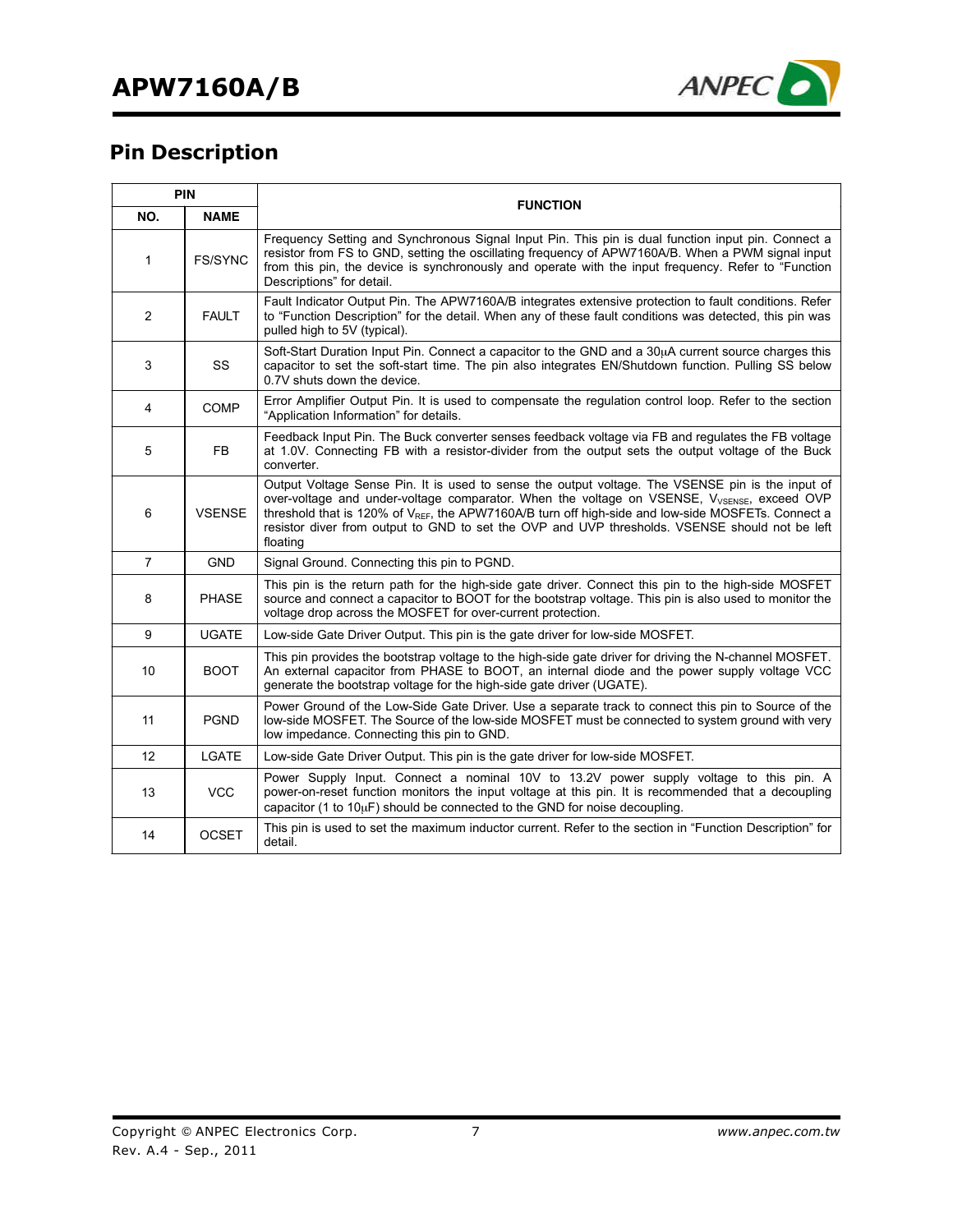# **APW7160A/B**



## **Block Diagram**

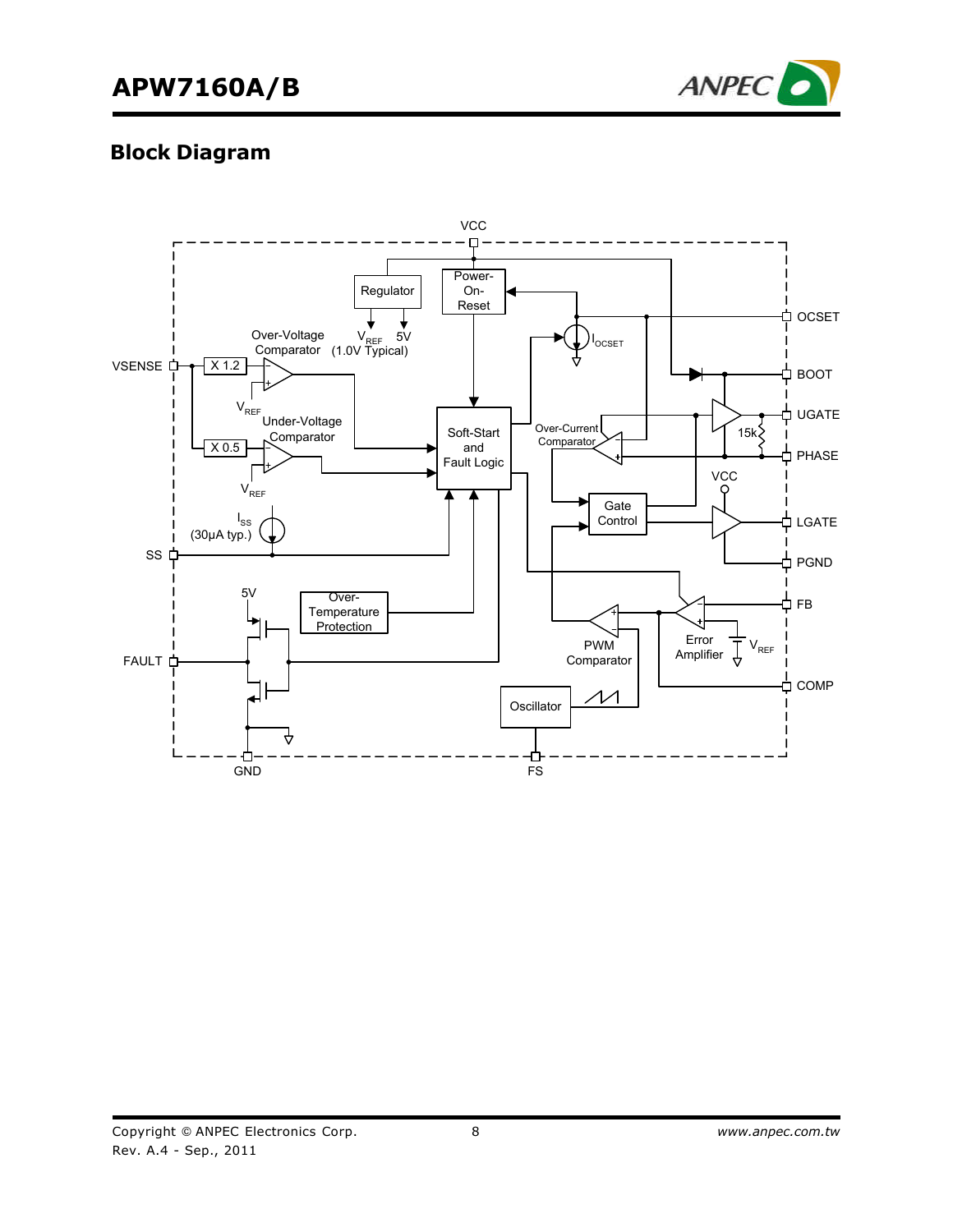

# **Typical Application Circuit**

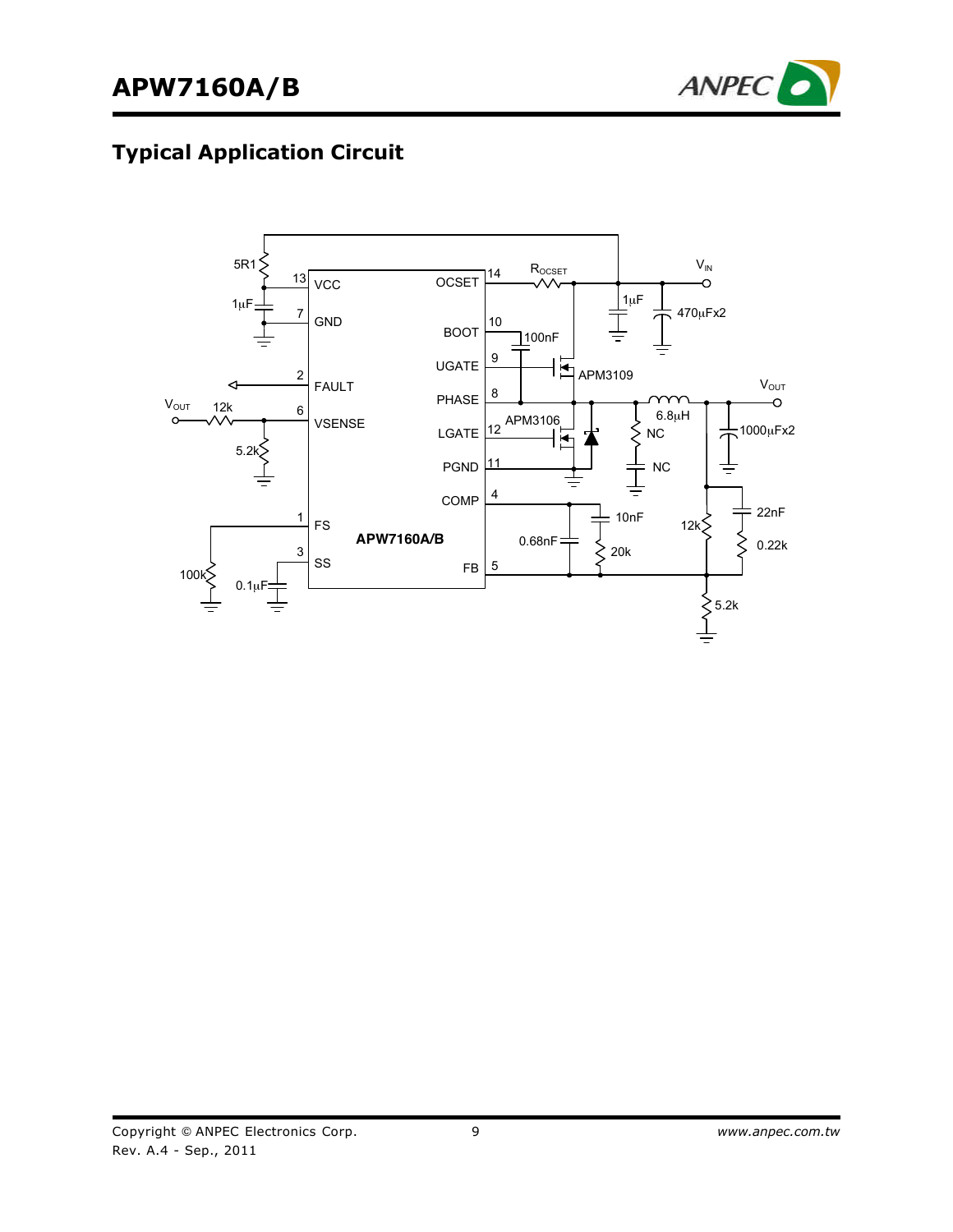

### **Function Description**

#### **VCC Power-On-Reset (POR)**

The Power-On-Reset (POR) function of APW7160A/B continually monitors the voltage on VCC and OCSET pin. When the voltage on VCC and OCSET exceed their rising POR threshold voltage respectively (9.5V and 1.6V typical), the POR function initiates soft-start operation. Where the voltage at OCSET pin is equal to  $V_{\text{N}}$  minus a fixed voltage drop ( $V_{OCSET}$  =  $V_{IN} - V_{ROCSET}$ ). For operation with a single +12V power source,  $V_{\text{N}}$  and VCC are equivalent and the +12V power source must exceed the rising VCC threshold. With all input supplies above their POR thresholds, the device initiates a soft-start interval.

If the  $V_{\infty}$  below 0.7V, the APW7160A/B places the controller into shutdown mode which UGATE and LGATE are pulled to PHASE and GND respectively. When the pulldown device is released, the  $V_{ss}$  will start to rise. When the  $V_{\text{ss}}$  rises above 0.8V, the APW7160A/B will begin a new initialization and soft-start process.

$$
T_{\text{SOFT-STAT}} = \frac{C_{\text{SS}}}{I_{\text{SS}}} \times 10^7
$$

Where  $C_{\text{ss}}$  = external capacitor connected at SS pin.

#### **Over-Temperature Protection (OTP)**

The over-temperature circuit limits the junction temperature of the APW7160A/B. When the junction temperature exceeds 150°C, a thermal sensor pulls UGTAE and LGATE low, allowing the devices to cool. The thermal sensor allows the converters to start a soft-start process and regulate the output voltage again after the junction temperature cools by 40 $\rm ^{\circ}$ C. The OTP is designed with a 40 $\rm ^{\circ}$ C hysteresis to lower the average Junction Temperature  $\left(\mathsf{T}_\mathsf{J}\right)$  during continuous thermal overload conditions, increasing the lifetime of the device.

#### **Current-Limit Protection (OCP)**

The over-current circuit (OCP) protects the switching converter against over-current or short-circuit conditions. The controller senses the inductor current by detecting the drain-to-source voltage which is the product of the inductor's current and the on-resistance of the high-side MOSFET during it's on-state. This method enhances the converter's efficiency and reduces cost by eliminating a current sensing resistor required.

A resistor  $(R_{OCSET})$  connected between OCSET pin and the drain of the high-side MOSFET will determine the over-current limit. An internal current source will flow through this resistor, creating a voltage drop, which will be compared with the voltage across the high-side MOSFET. When the voltage across the high-side MOSFET exceeds the voltage drop across the  $R_{\text{ocstr}}$  for 3 cycles passing time continuously even full duty, the IC shuts off the entire gate drives.

The device was shut down. The output of the PWM converter is latched to be floating**.** The threshold of the overcurrent limit is therefore given by:

$$
I_{LIMIT} = \frac{I_{OCSET} \cdot R_{OCSET}}{R_{DS(ON)}(High-Side)}
$$

For the over-current is never occurred in the normal operating load range, the variation of all parameters in the above equation should be determined.

- The MOSFET's  $R_{DS(ON)}$  is varied by temperature and gate to source voltage, the user should determine the maximum  $R_{DS(ON)}$  in manufacturer's datasheet.

- The minimum  $I_{OCSET}$  (183µA) and minimum  $R_{OCSET}$ should be used in the above equation.

- Note that the  $I_{LIMIT}$  is the current flow through the highside MOSFET;  $I_{LIMIT}$  must be greater than maximum output current add the half of inductor ripple current.

An over-current event will shut down the device and discharge the  $C_{ss}$  with a 30 $\mu$ A sink current and then shutdown the device. The APW7160A/B will initiate a soft-start process until re-cycle power supply (10V typical). When the  $R_{OCSET}$  is not connected or the  $V_{OCSET}$  below 1.6V, the APW7160A/B will not initiate soft-start process.

#### **Output Over-Voltage Protection (OVP)**

The over-voltage protection (OVP) circuit monitors the VSENSE  $(V_{\text{vsENSE}})$  voltage to prevent the output from overvoltage. When the  $V_{\text{SENSE}}$  rises to 120% of the reference voltage ( $V_{RF}$ ), the APW7160A/B turns off, both high-side and low-side MOSFETs and shut off. The APW7160A/B will initiate a soft-start process until re-cycle power supply.

#### **Output Under-Voltage Protection (UVP)**

The under-voltage protection circuit monitors the voltage on VSENSE (V<sub>VSENSE</sub>) by Under-Voltage (UV) comparator to protect the PWM converter against short-circuit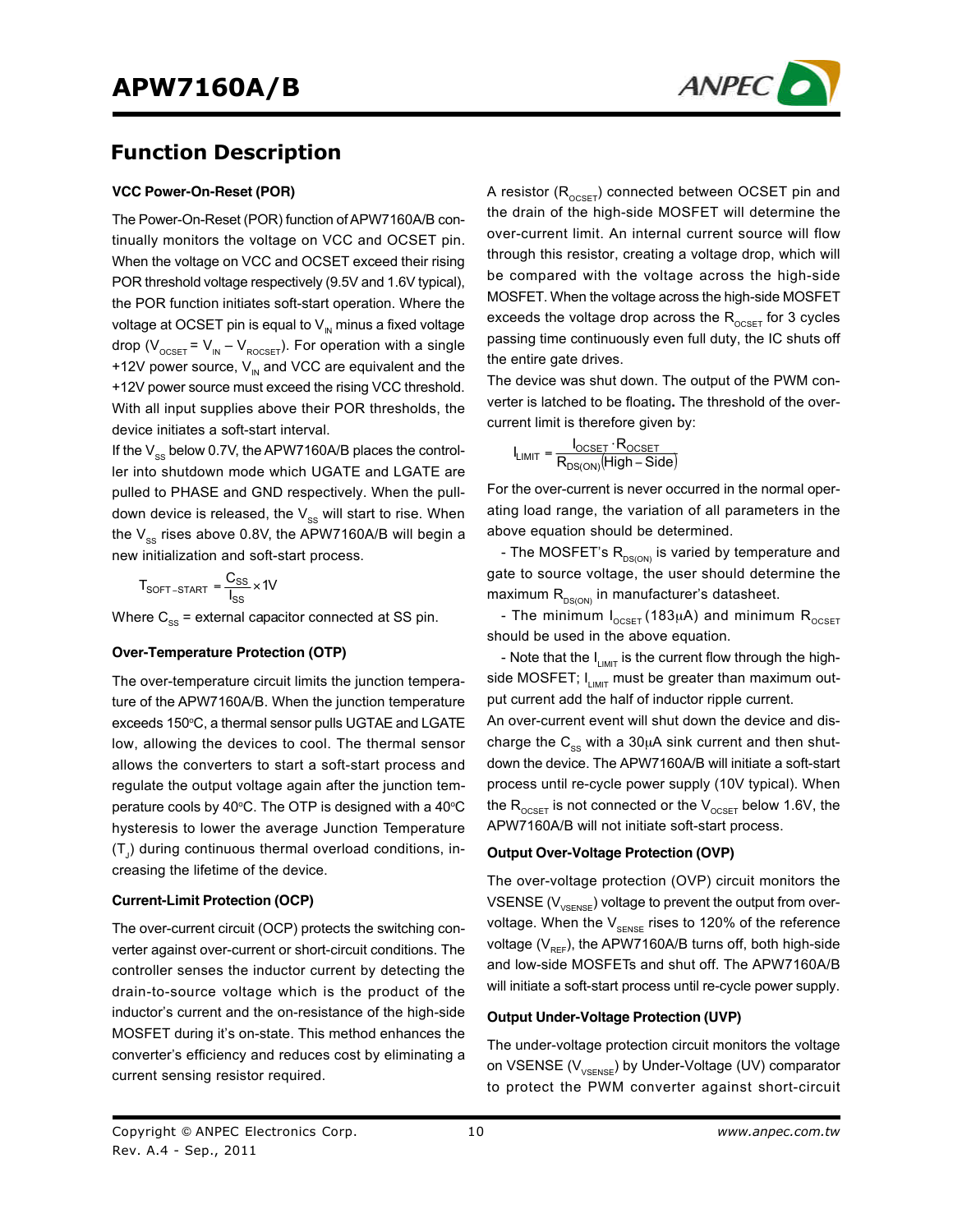

## **Function Description (Cont.)**

#### **Output Under-Voltage Protection (UVP) (Cont.)**

conditions. When the  $V_{v_{\text{SENSE}}}$  falls below the falling UVP threshold (50%  $V_{REF}$ ), a fault signal is generated and the device turns off high-side and low-side MOSFETs. The converter shuts down and the output is latched to be floating.

#### **Fault Indicator**

The APW7160A/B integrates extensive protection to cover failure conditions. The failure conditions include output over-current, output over-voltage, and over-temperature. When any of above condition detected, the FAULT pin is pulled high to 5V (typical) and the APW7160 shuts down. Under normal operating, the internal push-pull circuit draw the FAULT voltage lower than 0.6V. The FAULT pin can be used as a coarse reference with few mA sourcing/ sinking capabilities.

#### **Frequency Setting and Synchronous Input**

The APW7160A/B allow two ways to set the oscillated frequency from FS pin. They are:

- 1. Connect a resistor from FS to GND.
- 2. A PWM signal input.

The APW7160A/B provides the oscillator switching frequency adjustment. Connect a resistor from FS pin to the ground to adjust the switching frequency.

Another way is the PWM signal input. When the signal input from FS, the APW7160A/B operates synchronously with the input frequency. The APW7160A/B turns highside MOSFETs on when the PWM signal rising edge triggered. The operating frequency of APW7160A is single of FS input signal and APW7160B is double.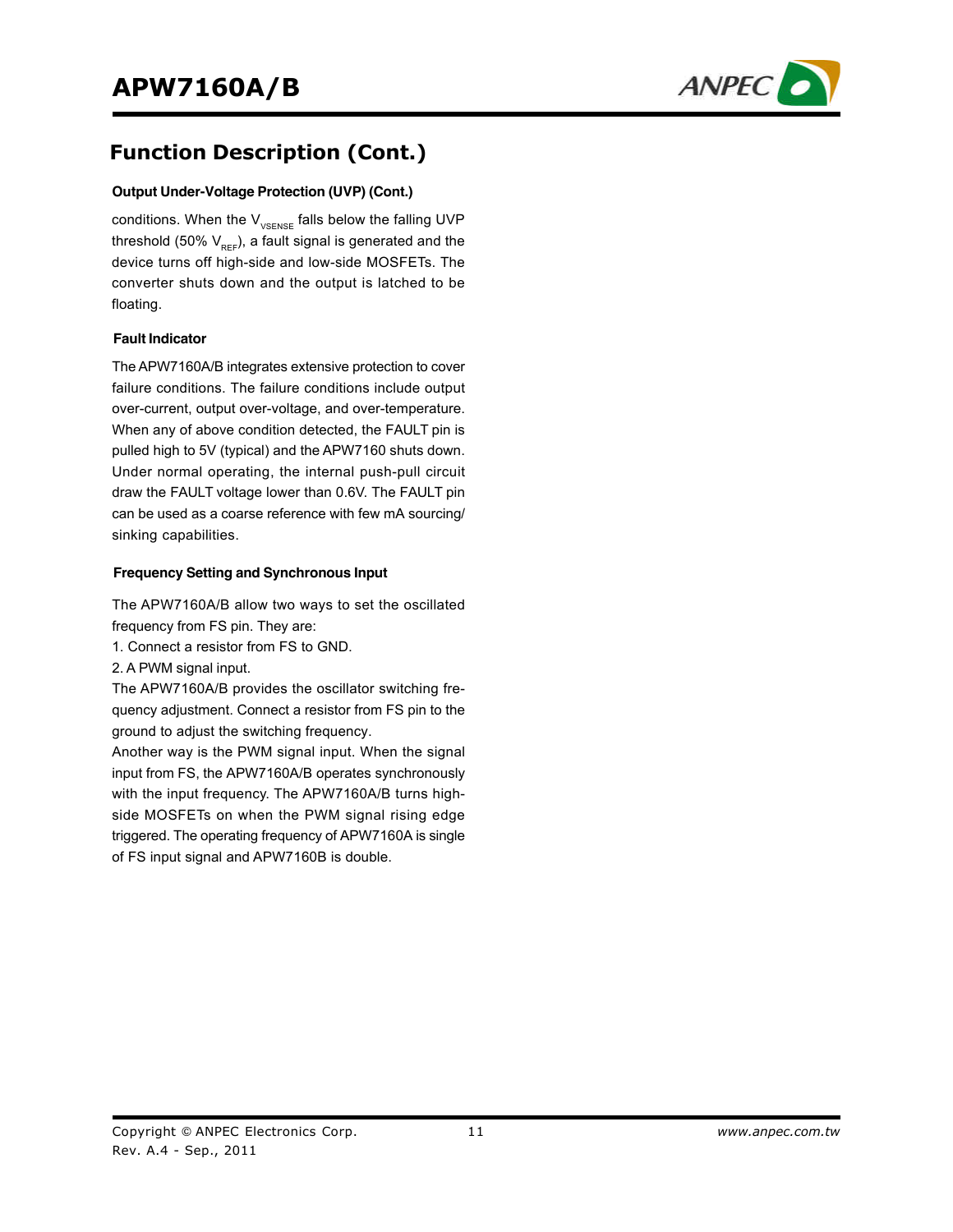

### **Application Information**

#### **Output Voltage Selection**

The output voltage can be programmed with a resistive divider. Use 1% or better resistors for the resistive divider is recommended. The FB pin is the inverter input of the error amplifier, and the reference voltage is 1V. The output voltage is determined by:

$$
V_{OUT} = 1 \times \left(1 + \frac{R_{OUT}}{R_{GND}}\right)
$$

Where  $R_{\text{out}}$  is the resistor connected from  $V_{\text{out}}$  to FB and  $R_{\text{can}}$  is the resistor connected from FB to the GND.

#### **Output Inductor Selection**

The inductor value determines the inductor ripple current and affects the load transient response. Higher inductor value reduces the inductor's ripple current and induces lower output ripple voltage. The ripple current and ripple voltage can be approximated by:

$$
I_{RIPPLE} = \frac{V_{IN} - V_{OUT}}{F_S \times L} \times \frac{V_{OUT}}{V_{IN}}
$$

$$
\Delta V_{OUT} = I_{RIPPLE} \times ESR
$$

where Fs is the switching frequency of the regulator.

Although increase of the inductor value and frequency reduces the ripple current and voltage, a tradeoff will exist between the inductor's ripple current and the regulator load transient response time.

A smaller inductor will give the regulator a faster load transient response at the expense of higher ripple current. Increasing the switching frequency  $(F_s)$  also reduces the ripple current and voltage, but it will increase the switching loss of the MOSFET and the power dissipation of the converter. The maximum ripple current occurs at the maximum input voltage. A good starting point is to choose the ripple current to be approximately 30% of the maximum output current. Once the inductance value has been chosen, select an inductor is capable of carrying the required peak current without going into saturation. In some types of inductors, especially core that is made of ferrite, the ripple current will increase abruptly when it saturates. This will result in a larger output ripple voltage.

#### **Output Capacitor Selection**

Higher capacitor value and lower ESR reduce the output ripple and the load transient drop. Therefore, selecting high performance low ESR capacitors is intended for switching regulator applications. In some applications, multiple capacitors have to be parallel to achieve the desired ESR value. A small decoupling capacitor in parallel for bypassing the noise is also recommended, and the voltage rating of the output capacitors also must be considered. If tantalum capacitors are used, make sure they are surge tested by the manufactures. If in doubt, consult the capacitors manufacturer.

#### **Input Capacitor Selection**

The input capacitor is chosen based on the voltage rating and the RMS current rating. For reliable operation, select the capacitor voltage rating to be at least 1.3 times higher than the maximum input voltage. The maximum RMS current rating requirement is approximately  $I_{\text{out}}/2$ , where  $I_{\text{out}}$  is the load current. During power up, the input capacitors have to handle large amount of surge current. If tantalum capacitors are used, make sure they are surge tested by the manufactures. If in doubt, consult the capacitors manufacturer. For high frequency decoupling, a ceramic capacitor  $1\mu$ F can be connected between the drain of upper MOSFET and the source of lower MOSFET.

#### **MOSFET Selection**

The selection of the N-channel power MOSFETs are determined by the  $R_{DS(ON)}$ , reverse transfer capacitance  $(C_{\rm{RSS}})$  and maximum output current requirement. There are two components of loss in the MOSFETs: conduction loss and transition loss. For the upper and lower MOSFET, the losses are approximately given by the following equations:

$$
P_{\text{UPPER}} = I_{\text{OUT}}^{2} (1 + TC)(R_{\text{DS(ON)}})D + (0.5)(I_{\text{OUT}})(V_{\text{IN}})(t_{\text{SW}})F_{\text{S}}
$$

$$
P_{\text{LOWER}} = I_{\text{OUT}}^{2} (1 + TC)(R_{\text{DS(ON)}})(1 - D)
$$

Where  $I_{\text{OUT}}$  is the load current

TC is the temperature dependency of  $R_{DS(ON)}$ 

 $F_s$  is the switching frequency

 $\mathfrak{t}_{\text{sw}}$  is the switching interval

D is the duty cycle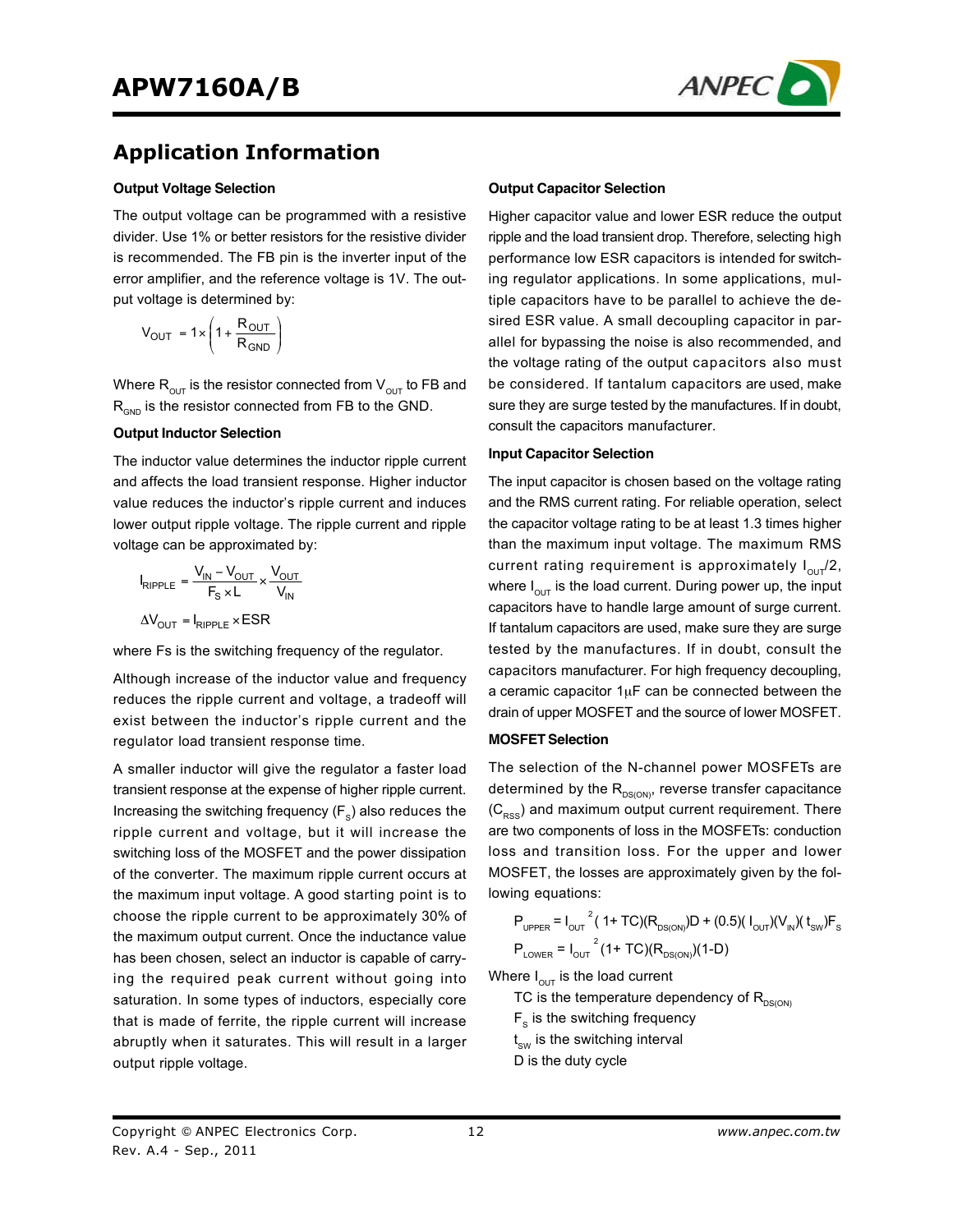

## **Application Information (Cont.)**

#### **MOSFET Selection (Cont.)**

Note that both MOSFETs have conduction loss while the upper MOSFET includes an additional transition loss. The switching internal,  $t_{\text{sw}}$ , is the function of the reverse transfer capacitance  $C_{\text{RSS}}$ . The (1+TC) term is to factor in the temperature dependency of the  $R_{DS(ON)}$  and can be extracted from the " $R_{DS(ON)}$  vs Temperature" curve of the power MOSFET.

#### **PWM Compensation**

The output LC filter of a step down converter introduces a double pole, which contributes with -40dB/decade gain slope and 180 degrees phase shift in the control loop. A compensation network among COMP, FB, and  $V_{\text{out}}$ should be added. The compensation network is shown in Figure 4. The output LC filter consists of the output inductor and output capacitors. The transfer function of the LC filter is given by:

$$
F_{ESR} = \frac{1}{2 \times \pi \times ESR \times C_{OUT}}
$$

The  $F_{\text{LC}}$  is the double poles of the LC filter, and  $F_{\text{ESR}}$  is the zero introduced by the ESR of the output capacitor.



The PWM modulator is shown in Figure 3. The input is the output of the error amplifier and the output is the PHASE node. The transfer function of the PWM modulator is given by:





The compensation network is shown in Figure 4. It provides a close loop transfer function with the highest zero crossover frequency and sufficient phase margin. The transfer function of error amplifier is given by:

$$
GAN_{AMP} = \frac{V_{COMP}}{V_{OUT}} = \frac{\frac{1}{sC1} \cdot \frac{1}{r} \cdot \frac{1}{sC2}}{R1 \cdot \frac{1}{r} \cdot \frac{1}{sC3}}
$$
\n
$$
= \frac{R1 + R3}{R1 \times R3 \times C1} \times \frac{\left(s + \frac{1}{R2 \times C2}\right) \times \left(s + \frac{1}{(R1 + R3) \times C3}\right)}{s \left(s + \frac{C1 + C2}{R2 \times C1 \times C2}\right) \times \left(s + \frac{1}{R3 \times C3}\right)}
$$

The poles and zeros of the transfer function are:

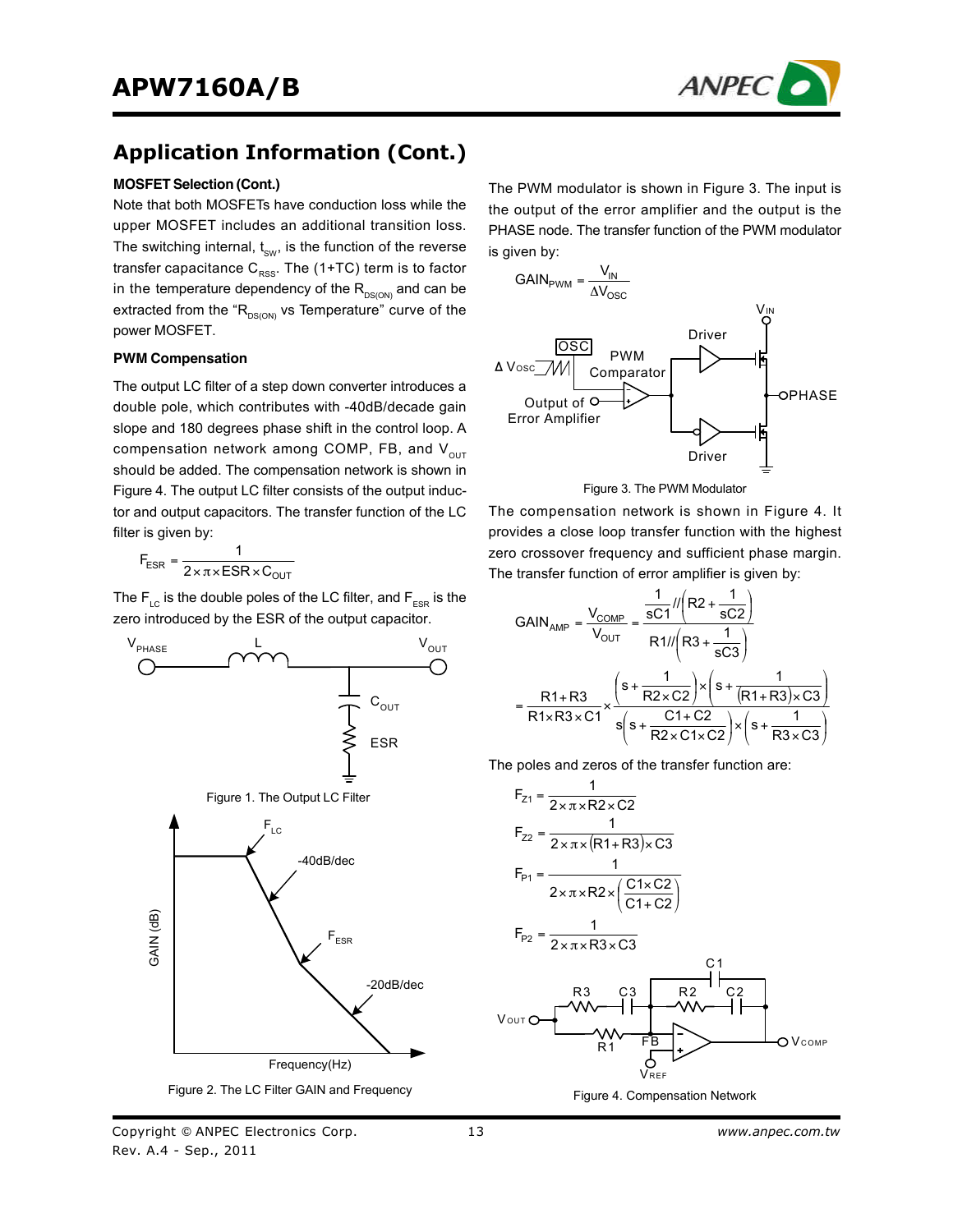

## **Application Information (Cont.)**

#### **PWM Compensation (Cont.)**

The closed loop gain of the converter can be written as:

 $GAIN_{\scriptscriptstyle{\text{L}}\mathrm{C}}$  X  $GAIN_{\scriptscriptstyle{\text{DWM}}}$  X  $GAIN_{\scriptscriptstyle{\text{AMP}}}$ 

Figure 5. shows the asymptotic plot of the closed loop converter gain, and the following guidelines will help to design the compensation network. Using the below guidelines should give a compensation similar to the curve plotted. A stable closed loop has a -20dB/ decade slope and a phase margin greater than 45 degree.

- 1. Choose a value for R1, usually between 1K and 5K.
- 2. Select the desired zero crossover frequency

$$
F_o
$$
: (1/5 ~ 1/10) X  $F_s$ > $F_o$ > $F_{ESR}$ 

Use the following equation to calculate R2:

$$
R2 = \frac{\Delta V_{\text{OSC}}}{V_{\text{IN}}} \times \frac{F_{\text{O}}}{F_{\text{LC}}} \times R1
$$

3. Place the first zero  $F_{71}$  before the output LC filter double pole frequency  $F_{\text{LC}}$ .

$$
F_{Z1} = 0.75 \times F_{LC}
$$

Calculate the C2 by the equation:

$$
C2 = \frac{1}{2 \times \pi \times R2 \times F_{LC} \times 0.75}
$$

4. Set the pole at the ESR zero frequency  $F_{ESR}$ :

$$
F_{\rm p1} = F_{\rm ESR}
$$

Calculate the C1 by the equation:

$$
C1 = \frac{C2}{2 \times \pi \times R2 \times C2 \times F_{ESR} - 1}
$$

5. Set the second pole  $F_{p_2}$  at the half of the switching frequency and also set the second zero  $F_{72}$  at the output LC filter double pole  $F_{LC}$ . The compensation gain should not exceed the error amplifier open loop gain, check the compensation gain at  $F_{p2}$  with the capabilities of the error amplifier.

$$
F_{P2} = 0.5 \times F_s
$$

$$
F_{Z2} = F_{LC}
$$

Combine the two equations will get the following component calculations:

$$
GAN_{LC} = \frac{1 + s \times ESR \times C_{OUT}}{s^2 \times L \times C_{OUT} + s \times ESR \times C_{OUT} + 1}
$$

The poles and zero of this transfer functions are:



Figure 5. Converter Gain and Frequency

#### **Layout Consideration**

In any high switching frequency converter, a correct layout is important to ensure proper operation of the regulator. With power devices switching at 200kHz, the resulting current transient will cause voltage spike across the interconnecting impedance and parasitic circuit elements. As an example, consider the turn-off transition of the PWM MOSFET. Before turn-off, the MOSFET is carrying the full load current. During turn-off, current stops flowing in the MOSFET and is free-wheeling by the lower MOSFET and parasitic diode. Any parasitic inductance of the circuit generates a large voltage spike during the switching interval. In general, using short and wide printed circuit traces should minimize interconnecting impedances and the magnitude of voltage spike. And signal and power grounds are to be kept separating till combined using the ground plane construction or single point grounding. Figure 6. illustrates the layout, with bold lines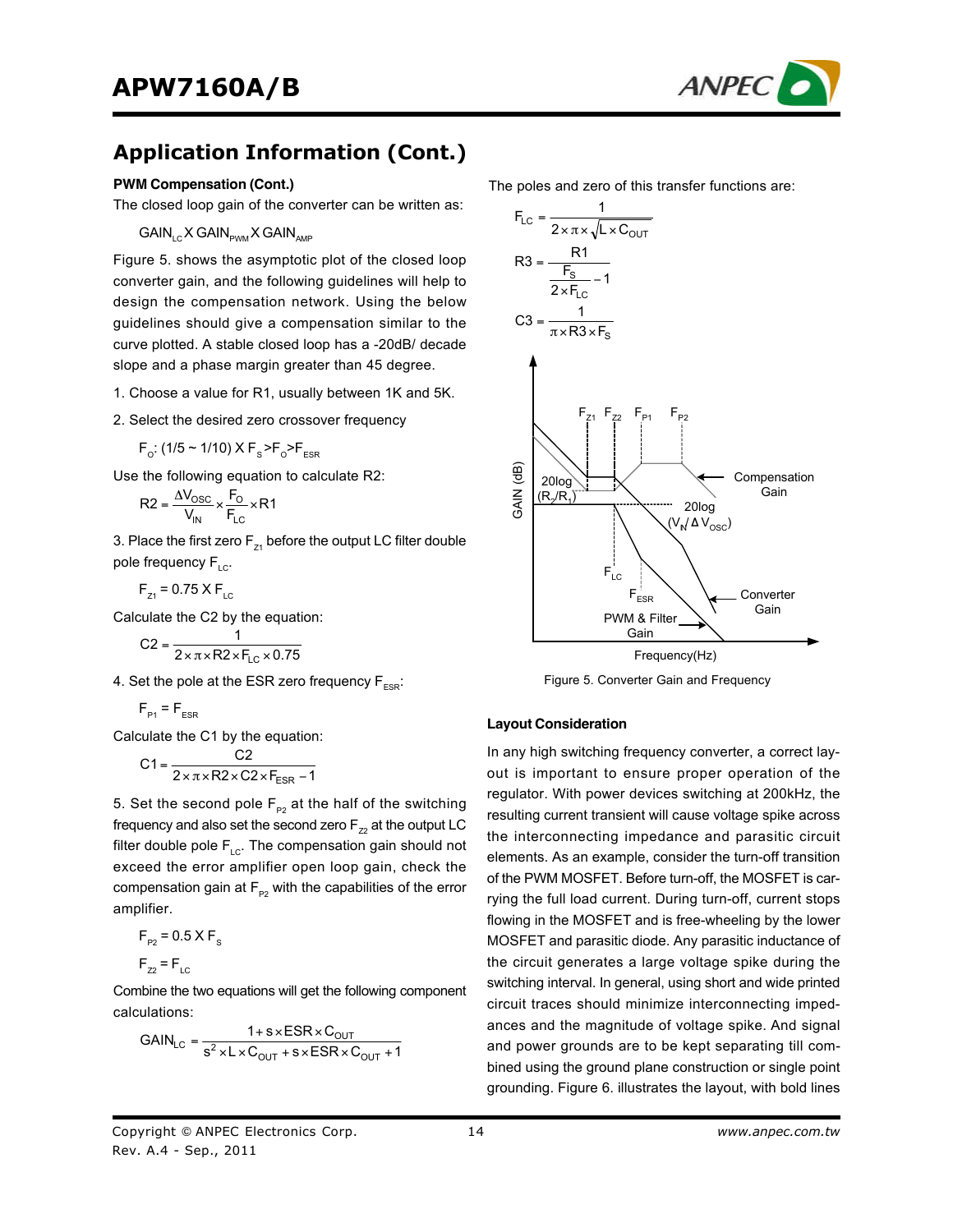

## **Application Information (Cont.)**

#### **Layout Consideration (Cont.)**

indicating high current paths; these traces must be short and wide. Components along the bold lines should be placed close together. Below is a checklist for your layout:

- Keep the switching nodes (UGATE, LGATE, and PHASE) away from sensitive small signal nodes since these nodes are fast moving signals. Therefore, keep traces to these nodes as short as possible.
- The traces from the gate drivers to the MOSFETs (UGATE and LGATE) should be short and wide.
- Place the source of the high-side MOSFET and the drain of the low-side MOSFET as close as possible. Minimizing the impedance with wide layout plane between the two pads reduces the voltage bounce of the node.
- Decoupling capacitor, compensation component, the resistor dividers, and boot capacitors should be close their pins. (For example, place the decoupling ceramic capacitor near the drain of the high-side MOSFET as close as possible. The bulk capacitors are also placed near the drain).
- The input capacitor should be near the drain of the upper MOSFET; the output capacitor should be near the loads. The input capacitor GND should be close to the lower MOSFET GND.
- The drain of the MOSFETs (VIN and PHASE nodes) should be a large plane for heat sinking.
- The  $R_{\text{OCSFT}}$  resistance should be placed near the IC as close as possible.
- The decoupling capacitor for VCC should be placed near the VCC and GND.  $C_{\text{foot}}$  should be connected as close to the BOOT and PHASE pins as possible.



Figure 6. Layout Consideration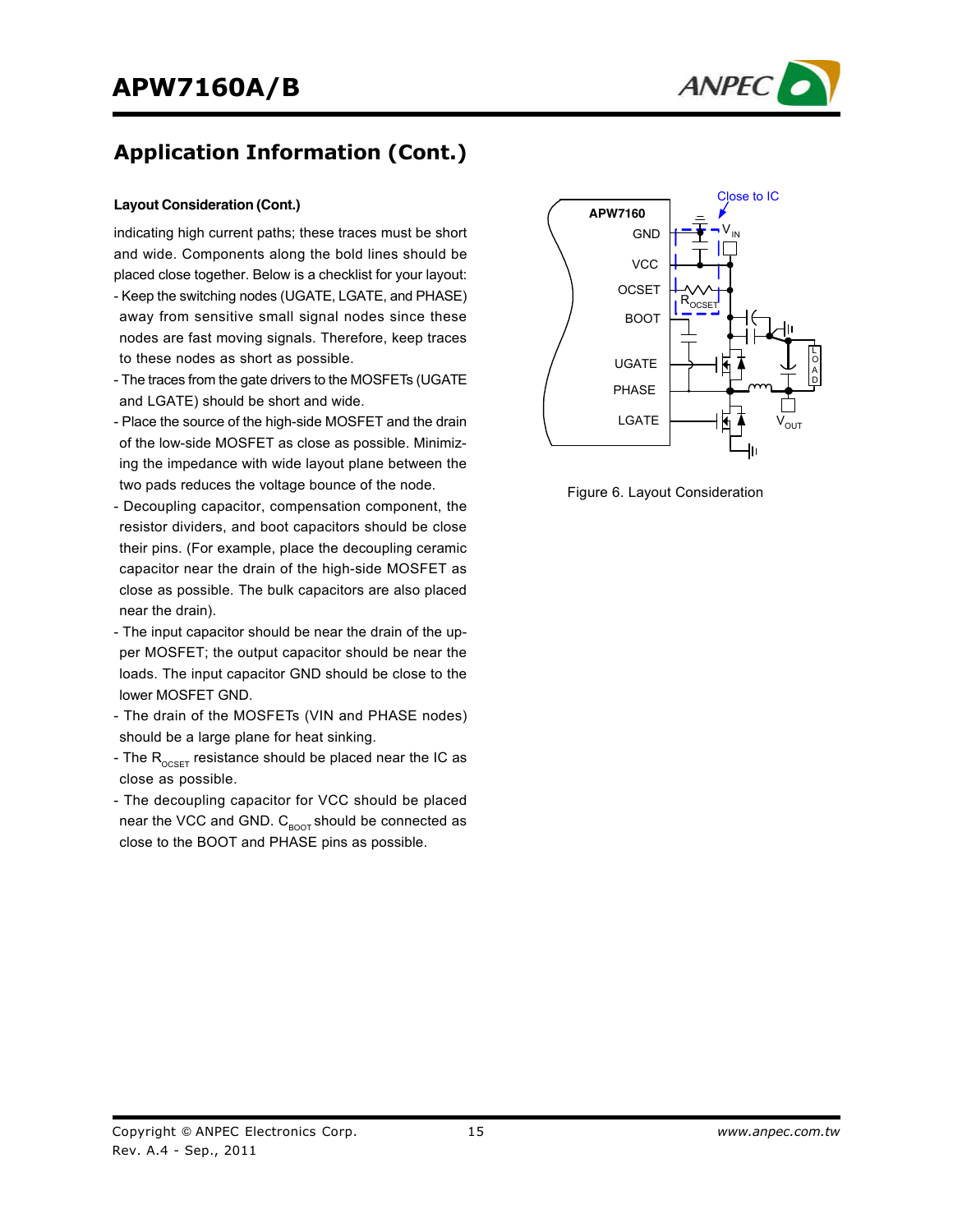

### **Package Information**

**SOP-14**



|                             | <b>SOP-14</b>      |                       |             |               |  |  |
|-----------------------------|--------------------|-----------------------|-------------|---------------|--|--|
| <b>LOm≥<co< b=""></co<></b> | <b>MILLIMETERS</b> |                       |             | <b>INCHES</b> |  |  |
|                             | MIN.               | MAX.                  | MIN.        | MAX.          |  |  |
| A                           |                    | 1.75                  |             | 0.069         |  |  |
| A <sub>1</sub>              | 0.10               | 0.25                  | 0.004       | 0.010         |  |  |
| A2                          | 1.25               |                       | 0.049       |               |  |  |
| b                           | 0.31               | 0.51                  | 0.012       | 0.020         |  |  |
| C                           | 0.17               | 0.25                  | 0.007       | 0.010         |  |  |
| D                           | 8.55               | 8.75                  | 0.337       | 0.344         |  |  |
| E                           | 5.80               | 6.20                  | 0.228       | 0.244         |  |  |
| E1                          | 3.80               | 4.00                  | 0.150       | 0.157         |  |  |
| e                           |                    | 1.27 BSC<br>0.050 BSC |             |               |  |  |
| h                           | 0.25               | 0.50                  | 0.010       | 0.020         |  |  |
| L                           | 0.40               | 1.27                  | 0.016       | 0.050         |  |  |
| θ                           | 0°                 | $8^{\circ}$           | $0^{\circ}$ | $8^{\circ}$   |  |  |

Note: 1. Follow JEDEC MS-012 AB.

2. Dimension "D" does not include mold flash, protrusions or gate burrs.

Mold flash, protrusion or gate burrs shall not exceed 6 mil per side.

 3. Dimension "E" does not include inter-lead flash or protrusions. Inter-lead flash and protrusions shall not exceed 10 mil per side.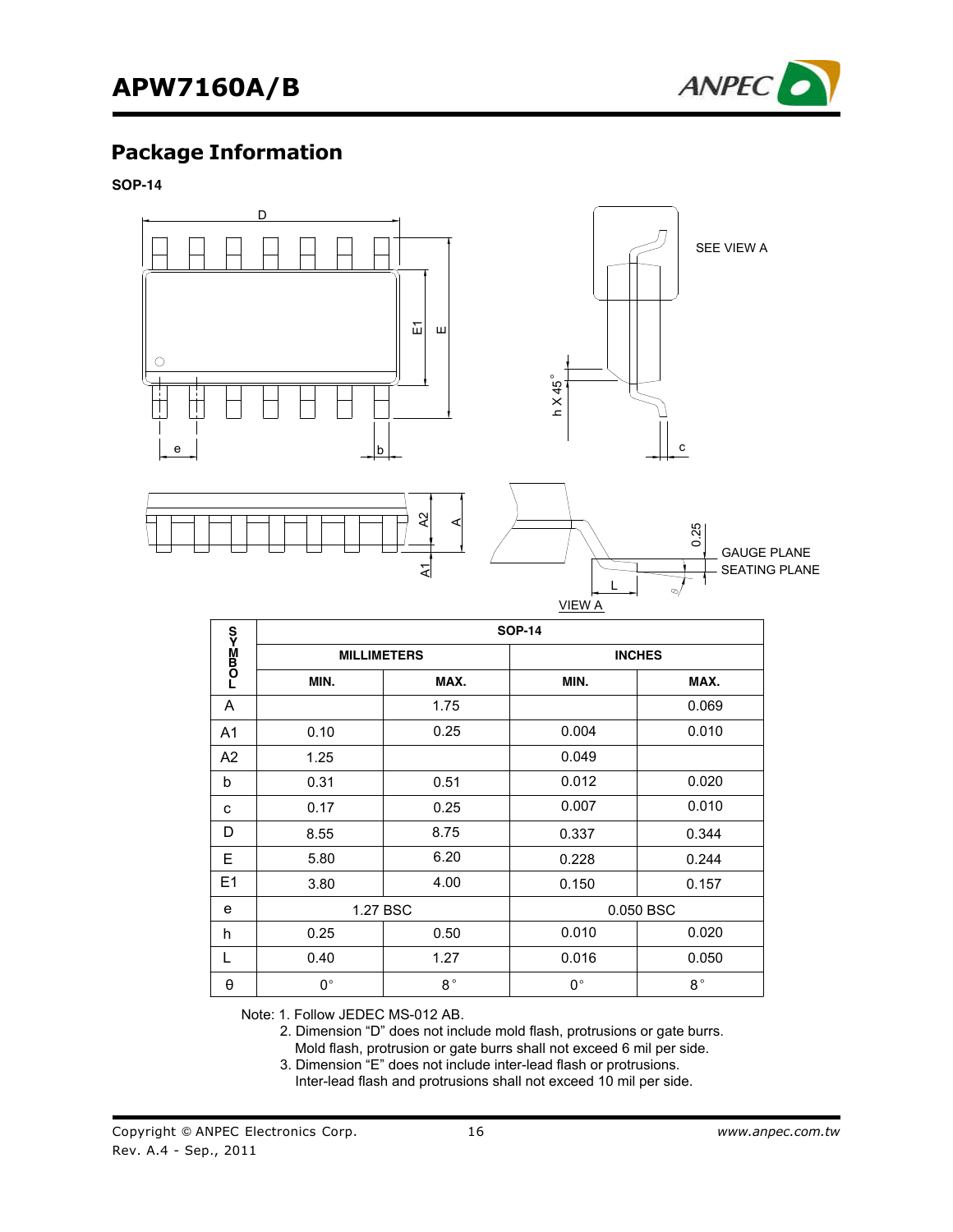

# **Carrier Tape & Reel Dimensions**



| Application   | А              | н              | Τ1                   |                      |          | D                       | W              | E1             |                |
|---------------|----------------|----------------|----------------------|----------------------|----------|-------------------------|----------------|----------------|----------------|
|               | 330.0±2.00     | 50 MIN.        | 16.4+2.00<br>$-0.00$ | 13.0+0.50<br>$-0.20$ | 1.5 MIN. | 20.2 MIN.               | 16.0±0.30      | 1.75±0.10      | 7.50±0.10      |
| <b>SOP-14</b> | P <sub>0</sub> | P <sub>1</sub> | P <sub>2</sub>       | D <sub>0</sub>       | D1       |                         | A <sub>0</sub> | B <sub>0</sub> | K <sub>0</sub> |
|               | $4.0 + 0.10$   | $8.0 + 0.10$   | $2.0 + 0.10$         | 1.5+0.10<br>$-0.00$  | 1.5 MIN. | $0.6 + 0.00$<br>$-0.40$ | 6.40 ± 0.20    | $9.00 + 0.20$  | 2.10±0.20      |

(mm)

## **Devices Per Unit**

| Package Type  | Jnit        | Quantitv |
|---------------|-------------|----------|
| <b>SOP-14</b> | Tape & Reel | 2500     |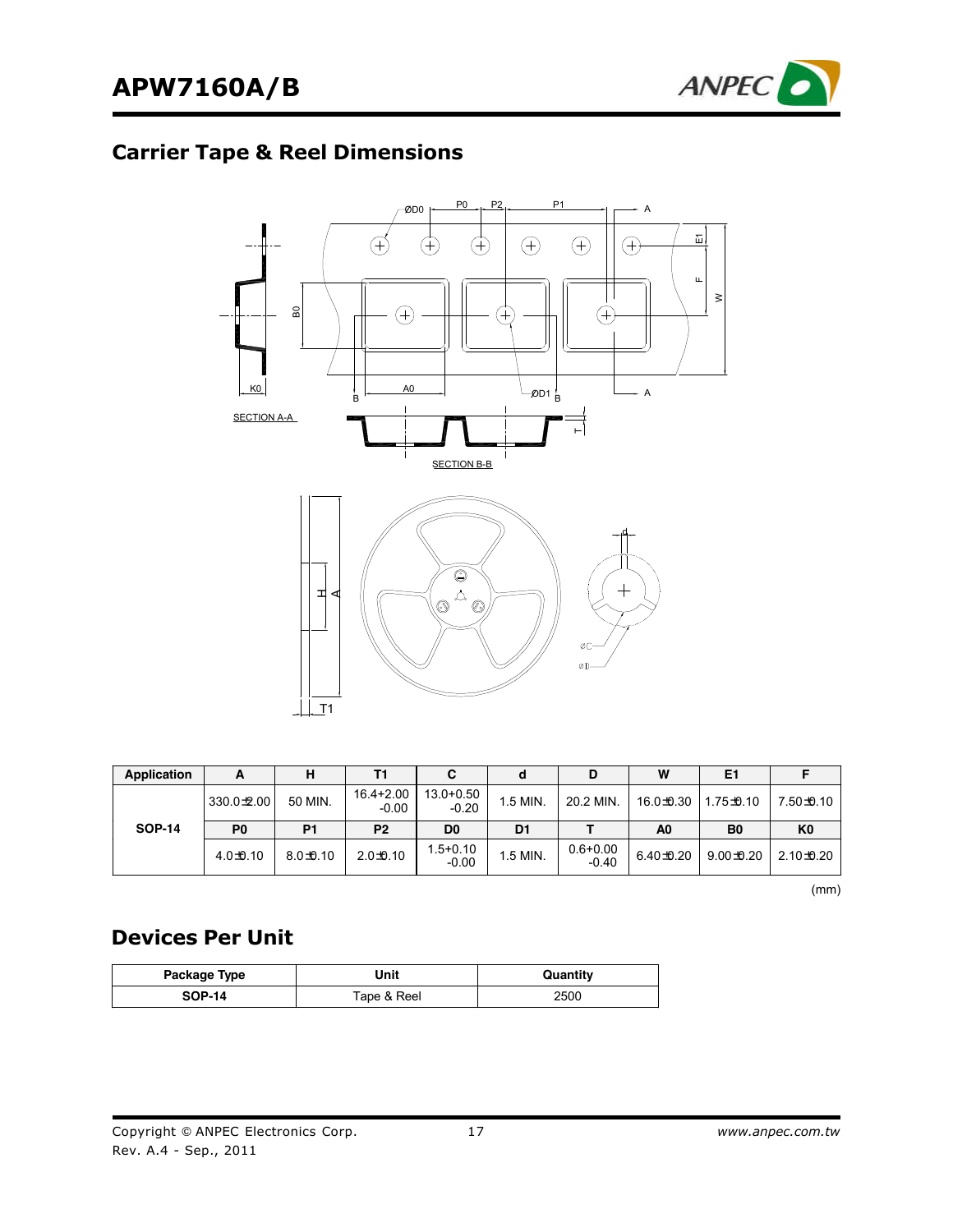

### **Taping Direction Information**

#### **SOP-14**



### **Classification Profile**

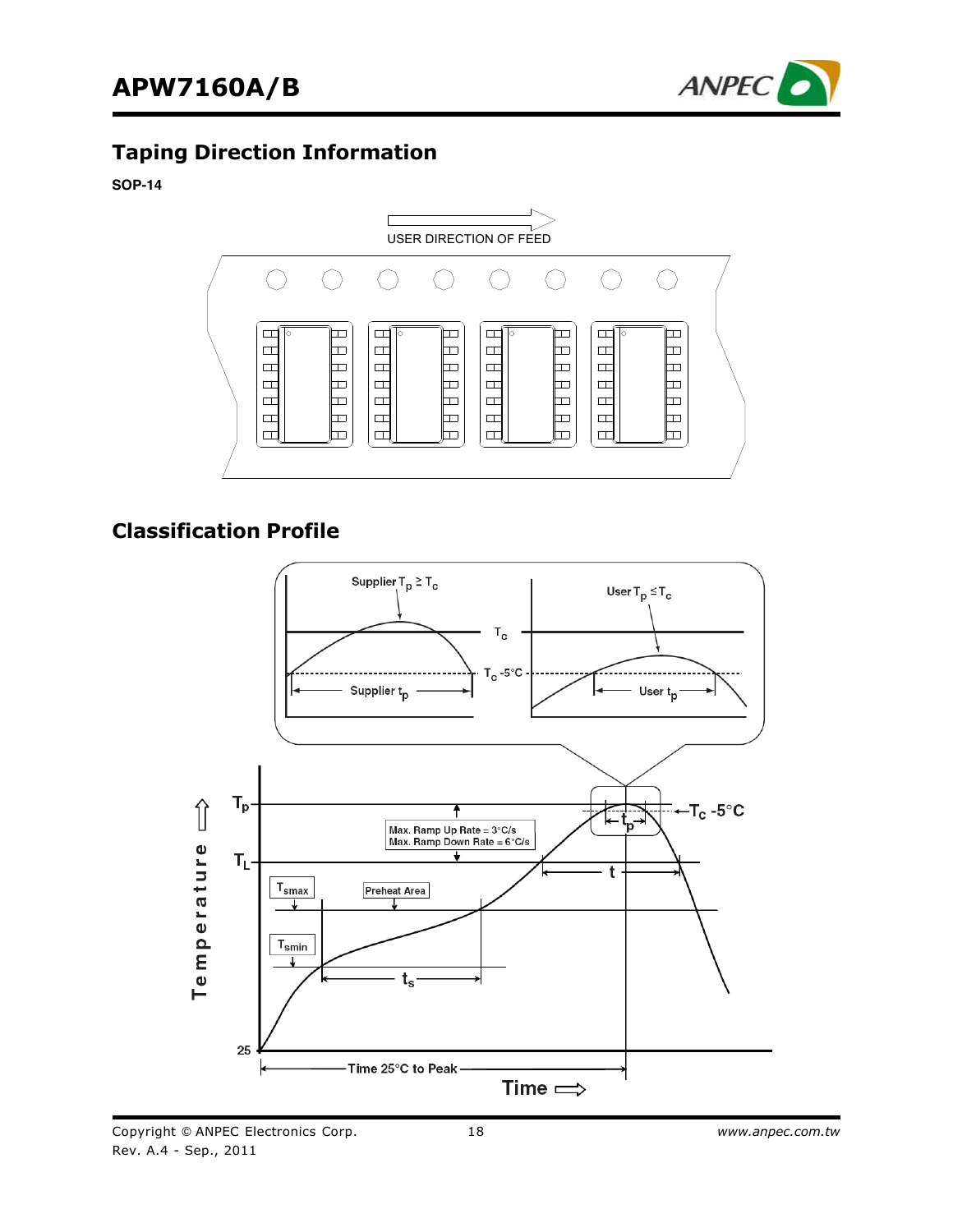

## **Classification Reflow Profiles**

| <b>Profile Feature</b>                                                                                                                                                        | <b>Sn-Pb Eutectic Assembly</b>       | <b>Pb-Free Assembly</b>            |  |  |  |
|-------------------------------------------------------------------------------------------------------------------------------------------------------------------------------|--------------------------------------|------------------------------------|--|--|--|
| <b>Preheat &amp; Soak</b><br>Temperature min (T <sub>smin</sub> )<br>Temperature max (T <sub>smax</sub> )<br>Time (T <sub>smin</sub> to T <sub>smax</sub> ) (t <sub>s</sub> ) | 100 °C<br>150 $°C$<br>60-120 seconds | 150 °C<br>200 °C<br>60-120 seconds |  |  |  |
| Average ramp-up rate<br>(T $_{\rm smax}$ to T $_{\rm P}$ )                                                                                                                    | 3 °C/second max.                     | 3 °C/second max.                   |  |  |  |
| Liquidous temperature $(T_L)$<br>Time at liquidous (tL)                                                                                                                       | 183 °C<br>60-150 seconds             | 217 °C<br>60-150 seconds           |  |  |  |
| Peak package body Temperature<br>$(T_p)^*$                                                                                                                                    | See Classification Temp in table 1   | See Classification Temp in table 2 |  |  |  |
| Time $(t_P)^{**}$ within 5°C of the specified<br>classification temperature $(T_c)$                                                                                           | 20** seconds                         | 30** seconds                       |  |  |  |
| Average ramp-down rate $(T_p$ to $T_{smax}$ )                                                                                                                                 | 6 °C/second max.                     | 6 °C/second max.                   |  |  |  |
| Time $25^{\circ}$ C to peak temperature                                                                                                                                       | 6 minutes max.                       | 8 minutes max.                     |  |  |  |
| * Tolerance for peak profile Temperature $(Tp)$ is defined as a supplier minimum and a user maximum.                                                                          |                                      |                                    |  |  |  |

\*\* Tolerance for time at peak profile temperature  $(t_p)$  is defined as a supplier minimum and a user maximum.

Table 1. SnPb Eutectic Process – Classification Temperatures (Tc)

| Package<br><b>Thickness</b> | Volume mm <sup>3</sup><br>$350$ | Volume mm <sup>3</sup><br>$\geq$ 350 |
|-----------------------------|---------------------------------|--------------------------------------|
| $<$ 2.5 mm                  | 235 °C                          | 220 $\degree$ C                      |
| $\geq$ 2.5 mm               | 220 °C                          | 220 $^{\circ}$ C                     |

Table 2. Pb-free Process – Classification Temperatures (Tc)

| Package<br><b>Thickness</b> | Volume mm <sup>-</sup><br>$350$ | Volume mm <sup>o</sup><br>350-2000 | Volume mm <sup>3</sup><br>>2000 |
|-----------------------------|---------------------------------|------------------------------------|---------------------------------|
| $<$ 1.6 mm                  | 260 °C                          | 260 °C                             | 260 °C                          |
| 1.6 mm $-$ 2.5 mm           | 260 °C                          | 250 °C                             | 245 °C                          |
| $\geq$ 2.5 mm               | 250 °C                          | 245 $^{\circ}$ C                   | 245 $^{\circ}$ C                |

### **Reliability Test Program**

| Test item             | <b>Method</b>      | <b>Description</b>           |
|-----------------------|--------------------|------------------------------|
| <b>ISOLDERABILITY</b> | JESD-22, B102      | 15 Sec. 245°C                |
| <b>HOLT</b>           | JESD-22, A108      | 1000 Hrs, Bias @ Tj=125°C    |
| <b>PCT</b>            | JESD-22, A102      | 168 Hrs, 100%RH, 2atm, 121°C |
| <b>TCT</b>            | JESD-22, A104      | 500 Cycles, -65°C~150°C      |
| <b>HBM</b>            | MIL-STD-883-3015.7 | VHBM≧2KV                     |
| <b>MM</b>             | JESD-22, A115      | VMM $≥$ 200V                 |
| Latch-Up              | JESD 78            | 10ms, $1_{tr}$ ≥ 100mA       |